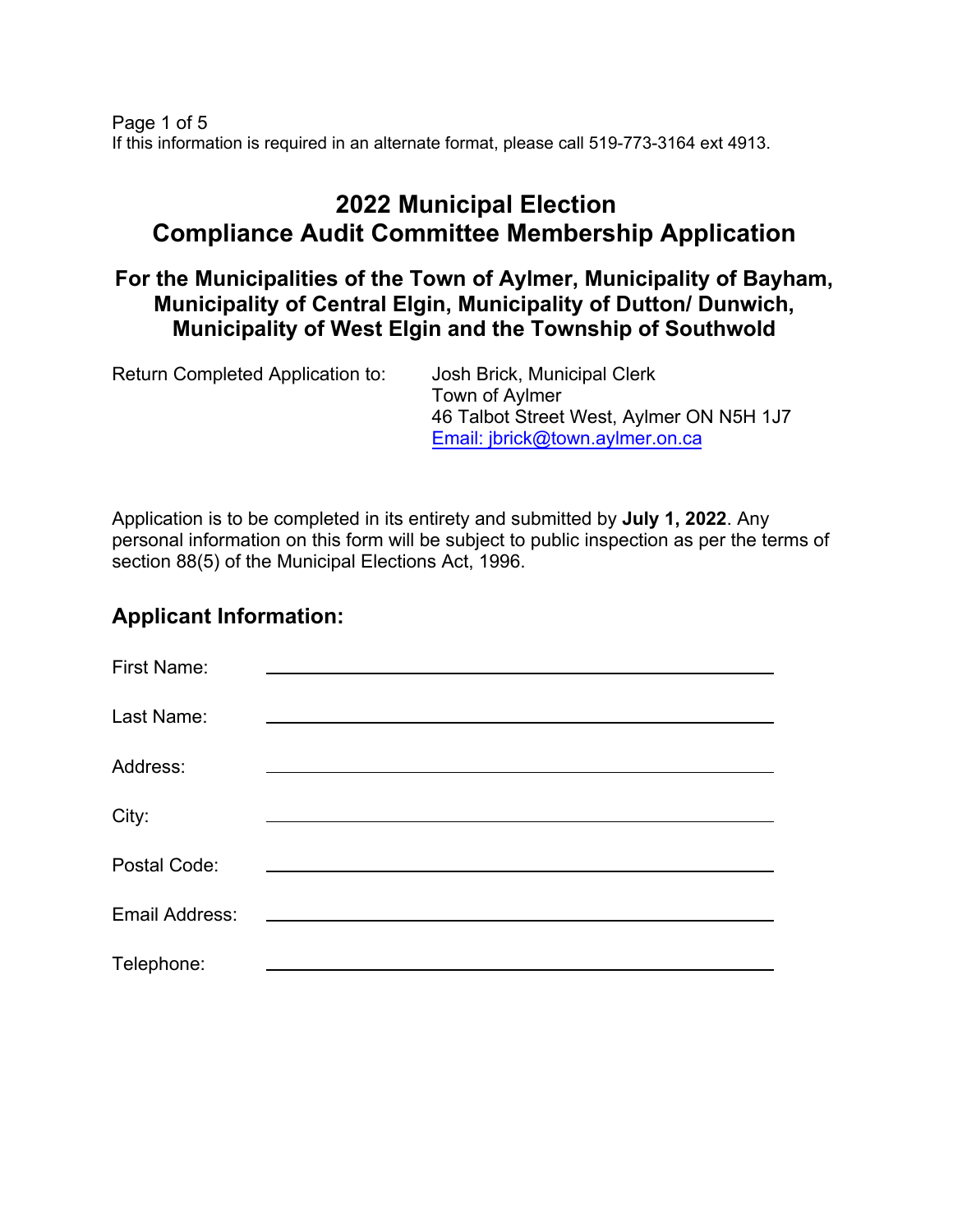Page 2 of 5

The committee shall be formed from a roster of members, and the roster shall not include:

- An employee or officer of any of the Participating Bodies;
- Any persons who are registered third parties in an election of any of the Participating Bodies for which the Committee is established;
- A member of council of any of the Participating Bodies; or,
- Any persons who are candidates in an election of any of the Participating Bodies for which the Committee is established.

| Are you any of the aforementioned?                                                                    | Yes        | <b>No</b>  |
|-------------------------------------------------------------------------------------------------------|------------|------------|
| Are you 18 years of age or older?                                                                     | <b>Yes</b> | lNo        |
| Have you attached a resume or other information?                                                      | <b>Yes</b> | <b>INo</b> |
| Would you be available to attend daytime meetings?                                                    | <b>Nes</b> | lNo        |
| Would you be available to attend evening meetings?                                                    | <b>Yes</b> | lNo        |
| Would you have any conflicts of interest or potential<br>conflicts of interest if you were appointed? | Yes        | No         |

If yes, please describe (Example, providing financial assistance or legal counsel to any candidate running in the 2022 municipal elections):

### **Previous Boards and Committees:**

I have previously served on the following boards and committees:

| Name of Committee: | Number of Years: |
|--------------------|------------------|
| Name of Committee: | Number of Years: |
| Name of Committee: | Number of Years: |
| Name of Committee: | Number of Years: |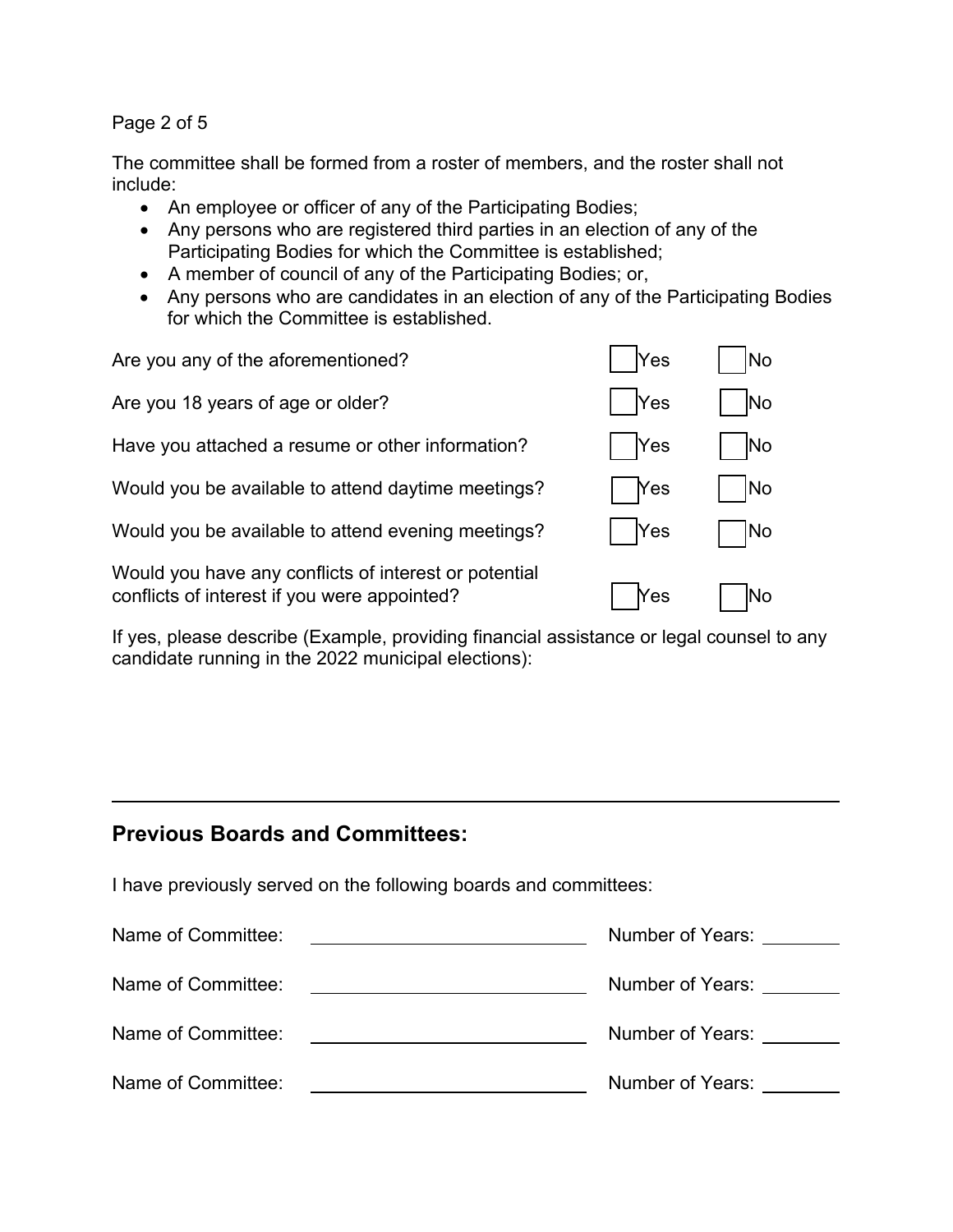Page 3 of 5

## **Details of Knowledge/Qualifications:**

1. My occupation:

2. My knowledge of the campaign financing rules in the Municipal Elections Act, 1996 includes:

3. My qualifications for this position include: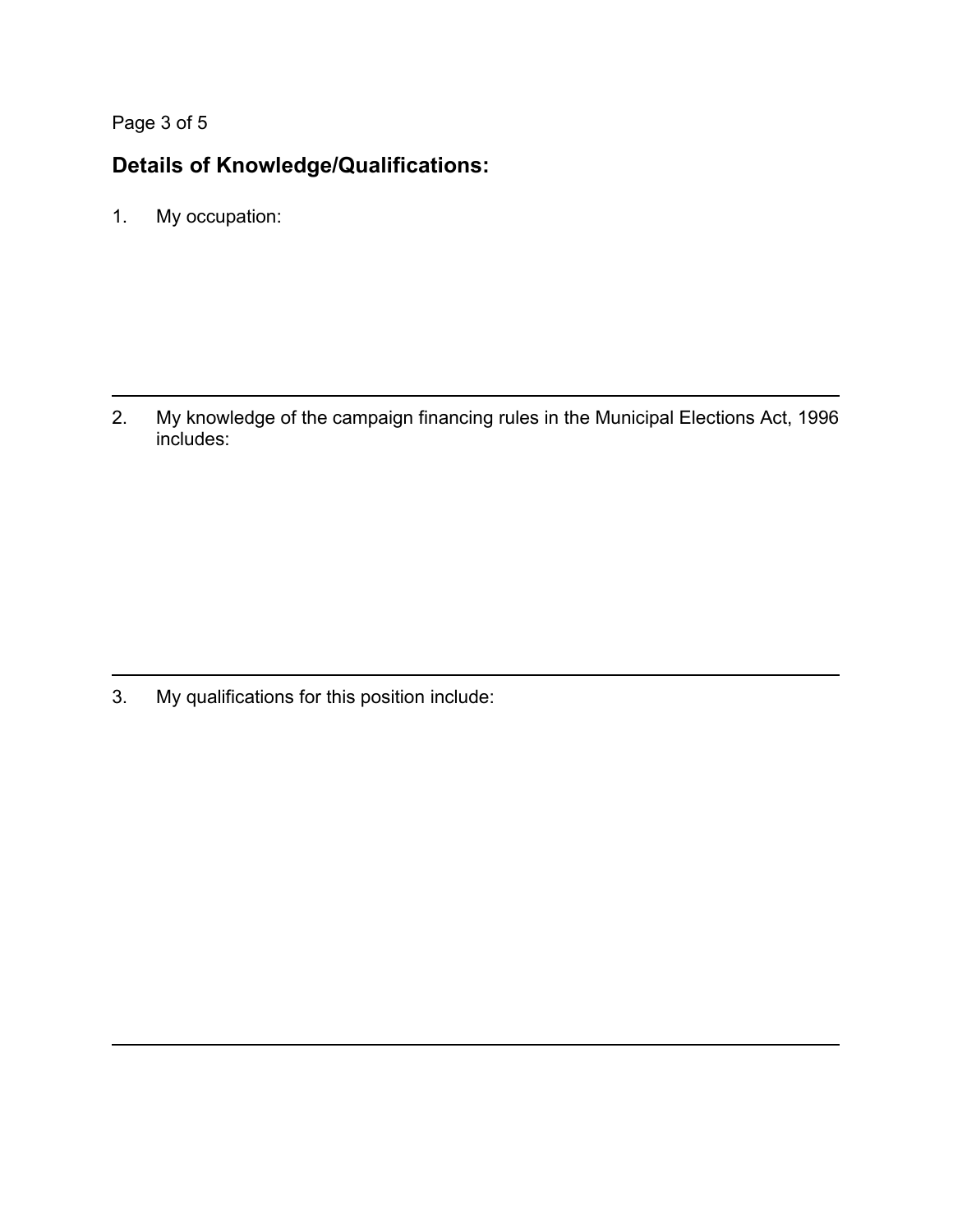## Page 4 of 5

4. My experience for this position includes:

5. My knowledge of quasi-judicial proceedings includes: